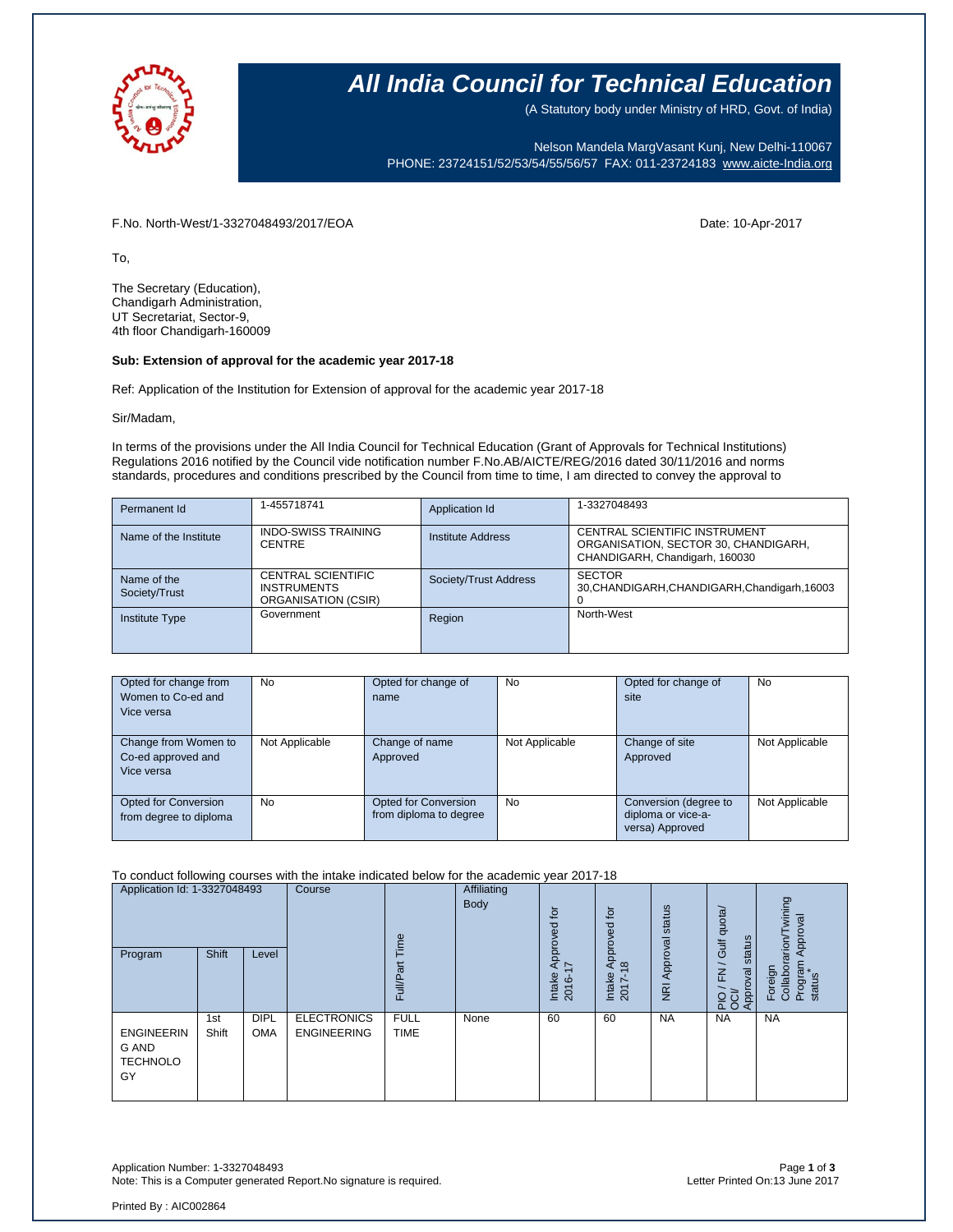

# **All India Council for Technical Education**

(A Statutory body under Ministry of HRD, Govt. of India)

Nelson Mandela MargVasant Kunj, New Delhi-110067 PHONE: 23724151/52/53/54/55/56/57 FAX: 011-23724183 [www.aicte-India.org](http://www.aicte-india.org/)

| <b>ENGINEERIN</b><br>G AND<br><b>TECHNOLO</b><br>GY | 1st<br>Shift | <b>DIPL</b><br><b>OMA</b>                    | <b>MECHANICAL</b><br><b>ENGINEERING</b><br>(TOOL & DIE)                         | <b>FULL</b><br><b>TIME</b> | None                                     | 60 | 60 | <b>NA</b> | <b>NA</b> | <b>NA</b> |
|-----------------------------------------------------|--------------|----------------------------------------------|---------------------------------------------------------------------------------|----------------------------|------------------------------------------|----|----|-----------|-----------|-----------|
| <b>ENGINEERIN</b><br>G AND<br><b>TECHNOLO</b><br>GY | 1st<br>Shift | <b>POS</b><br>т<br><b>DIPL</b><br><b>OMA</b> | <b>ADVANCED</b><br>DIE & MOULD<br><b>MAKING</b>                                 | <b>FULL</b><br><b>TIME</b> | Directorate of<br>Technical<br>Education | 20 | 20 | <b>NA</b> | <b>NA</b> | <b>NA</b> |
| <b>ENGINEERIN</b><br>G AND<br><b>TECHNOLO</b><br>GY | 1st<br>Shift | <b>POS</b><br>т<br><b>DIPL</b><br><b>OMA</b> | ADVANCED<br><b>MECHATRONIC</b><br>S &<br><b>INDUSTRIAL</b><br><b>AUTOMATION</b> | <b>FULL</b><br><b>TIME</b> | Directorate of<br>Technical<br>Education | 60 | 30 | <b>NA</b> | <b>NA</b> | <b>NA</b> |

The above mentioned approval is subject to the condition that

INDO-SWISS TRAINING CENTRE

shall follow and adhere to the Regulations, guidelines and directions issued by AICTE from time to time and the undertaking / affidavit given by the institution along with the application submitted by the institution on portal.

Course(s) Applied for Closure by the Institute for the AY 2017-18:

| Application Id: 1-3327048493                        |              | Name of the<br>Course | <b>Full/Part Time</b>                                                      | <b>Affiliating Body</b> | <b>Course Closure Status</b>             |                       |
|-----------------------------------------------------|--------------|-----------------------|----------------------------------------------------------------------------|-------------------------|------------------------------------------|-----------------------|
| Program                                             | <b>Shift</b> | Level                 |                                                                            |                         |                                          |                       |
| <b>ENGINEE</b><br>RING AND<br><b>TECHNOL</b><br>OGY | 1st<br>Shift | <b>DIPLOMA</b>        | <b>INSTRUMENT</b><br><b>TECHNOLOGY</b><br>: (Last Approved<br>Intake $0$ ) | <b>FULL TIME</b>        | Directorate of<br>Technical<br>Education | Pending <sup>\$</sup> |

**\$ due to non submission of NOC's from University / Board and / or State Government**

In case of any differences in content in this Computer generated Extension of Approval Letter, the content/information as approved by the Executive Council / General Council as available on the record of AICTE shall be final and binding.

Strict compliance of Anti-Ragging Regulation:- Approval is subject to strict compliance of provisions made in AICTE Regulation notified vide F. No. 37-3/Legal/AICTE/2009 dated July 1, 2009 for Prevention and Prohibition of Ragging in Technical Institutions. In case Institution fails to take adequate steps to Prevent Ragging or fails to act in accordance with AICTE Regulation or fails to punish perpetrators or incidents of Ragging, it will be liable to take any action as defined under clause 9(4) of the said Regulation.

### **Note: Validity of the course details may be verified at www.aicte-india.org**

 **Prof. A.P Mittal Member Secretary, AICTE**

Copy to:

Application Number: 1-3327048493 Page **2** of **3** Note: This is a Computer generated Report.No signature is required.